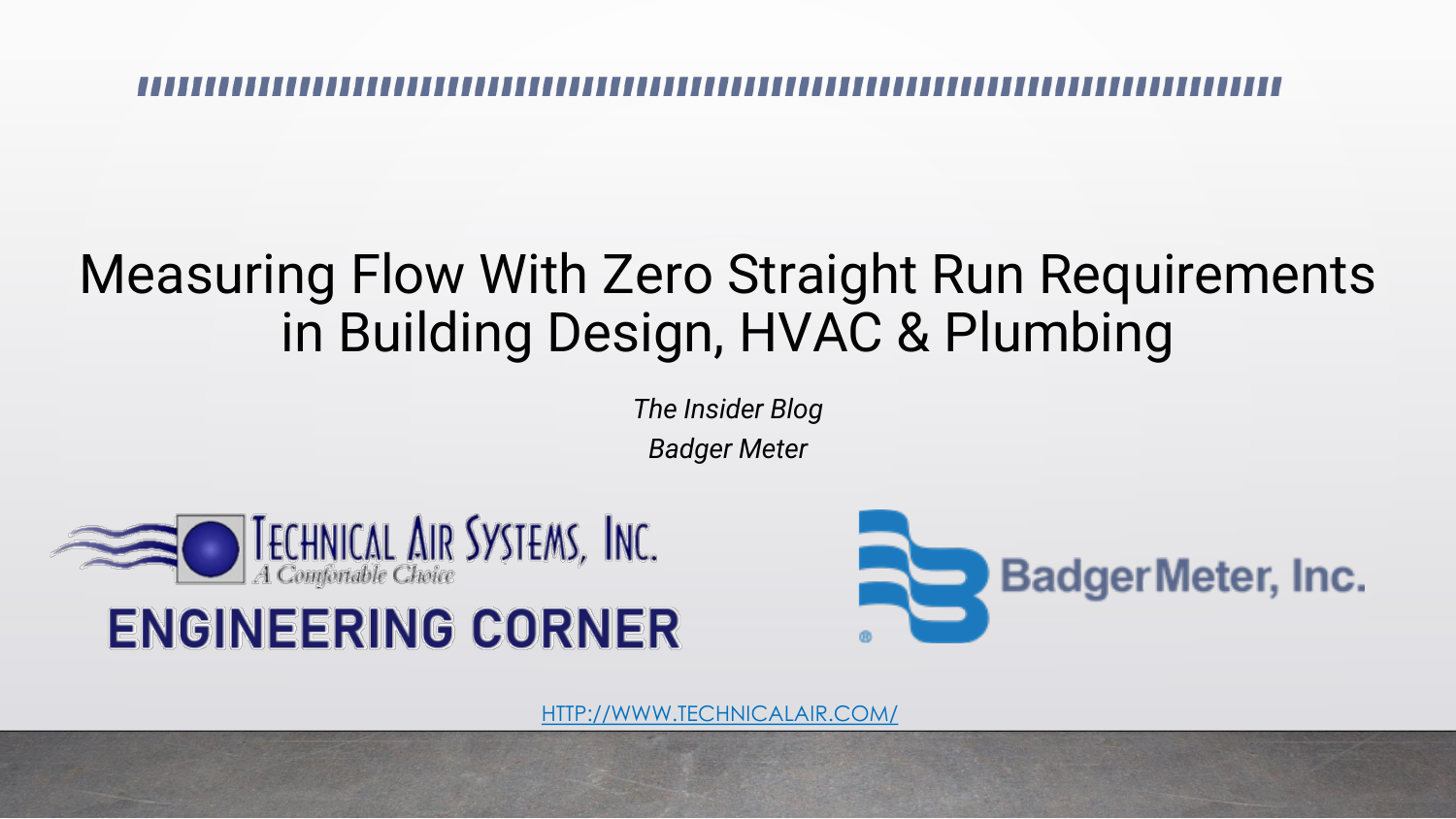# **Flow Measurement Tool Goals**

- Quantify water usage
- Optimize system performance
- Control costs
- Meet regulatory compliance
- Maintain safety
- **Meters often require a specified amount of straight run upstream/ downstream to deliver these accuracies**
	- **Five to 10 or more pipe diameters of straight pipe before and after the meter.**
	- **Meeting these requirements can result in expensive modifications and extensive downtime for installation.**



*In applications where adequate straight run is not available or achievable, controls contractors and other key stakeholders are [opting for the](http://www.technicalair.com/engineering-corner) ModMAG® [M2000 Electromagnetic flow meter](https://www.badgermeter.com/products/meters/electromagnetic-flow-meters/m2000-electromagnetic-flow-meter/) to reduce installation time and cost with zero straight run required.*



**BadgerMeter, Inc.**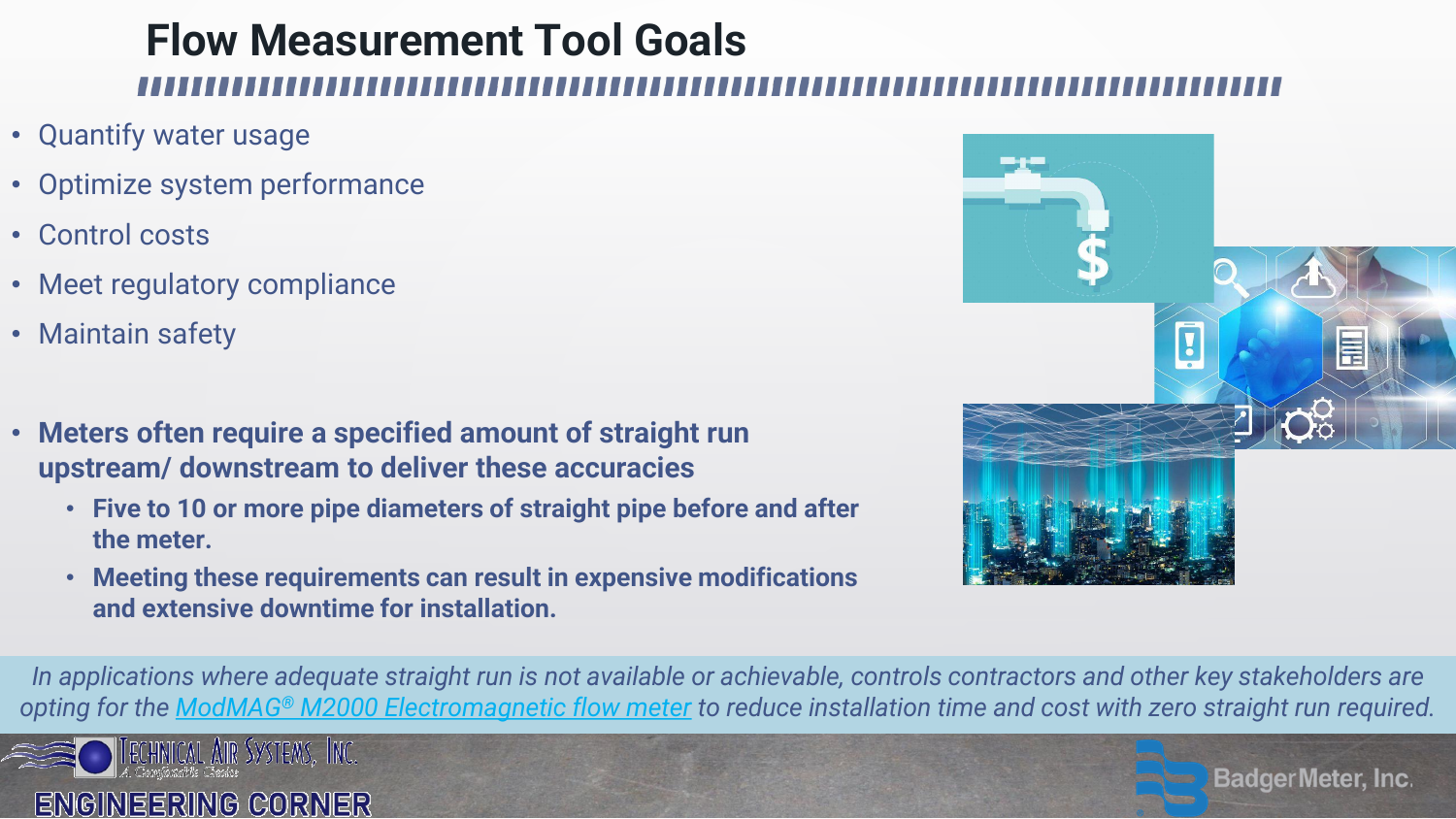## **Impressive Performance in Applications With Tight Spaces**



#### *[Badger M2000 Meter D](https://www.badgermeter.com/products/meters/electromagnetic-flow-meters/m2000-electromagnetic-flow-meter/)ifferentiators:*

- **Delivers accuracies of ±1% with zero straight run requirements**
	- or ±0.2% with appropriate straight run
- Repeatability of ±0.1%
- No pressure drops
- Horizontal to vertical up
- Full pipe measurement
- Display rotation of 90 degrees
- No moving parts or strainer requirements
- Minimizes meter vault size
- Suitable for potable water, well water, reclaimed water, wastewater and waterbased solutions
- Deployment without significant downtime or modifications
- **Validated by the Netherlands Measurement Institute (NMi) to OIML/MID for sizes 2 -12 inches**

**BadgerMeter, Inc.** 

• **Suitable solution in tight applications with no space or budget for modifications**

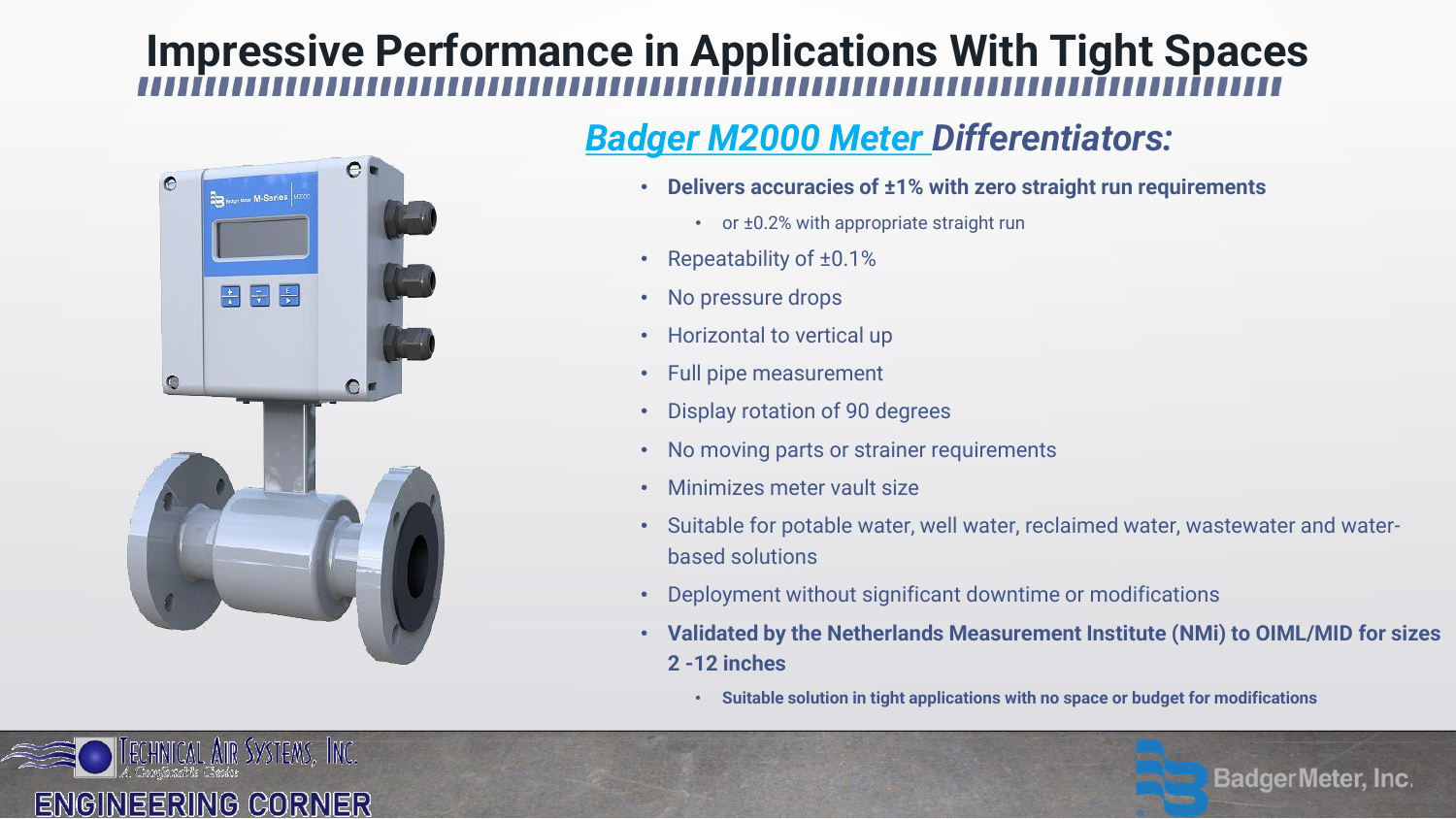## **Selecting a High-Performance Meter for Tight Applications**

- Take into account:
	- Flow rates
	- Line sizes
	- Meter location
	- Materials of construction
	- Connectivity
	- Certifications
	- Complexly designed applications with limited space
		- Rules out meters that require a certain number of straight pipe lengths upstream/downstream
	- Close proximity to pumps, valves and other devices
	- IP68 requirements for permanent immersion or underwater installation of metering equipment

#### TECHNICAL AIR SYSTEMS, INC. ENGINEERING CORNER





M2000-1

**BadgerMeter, Inc.**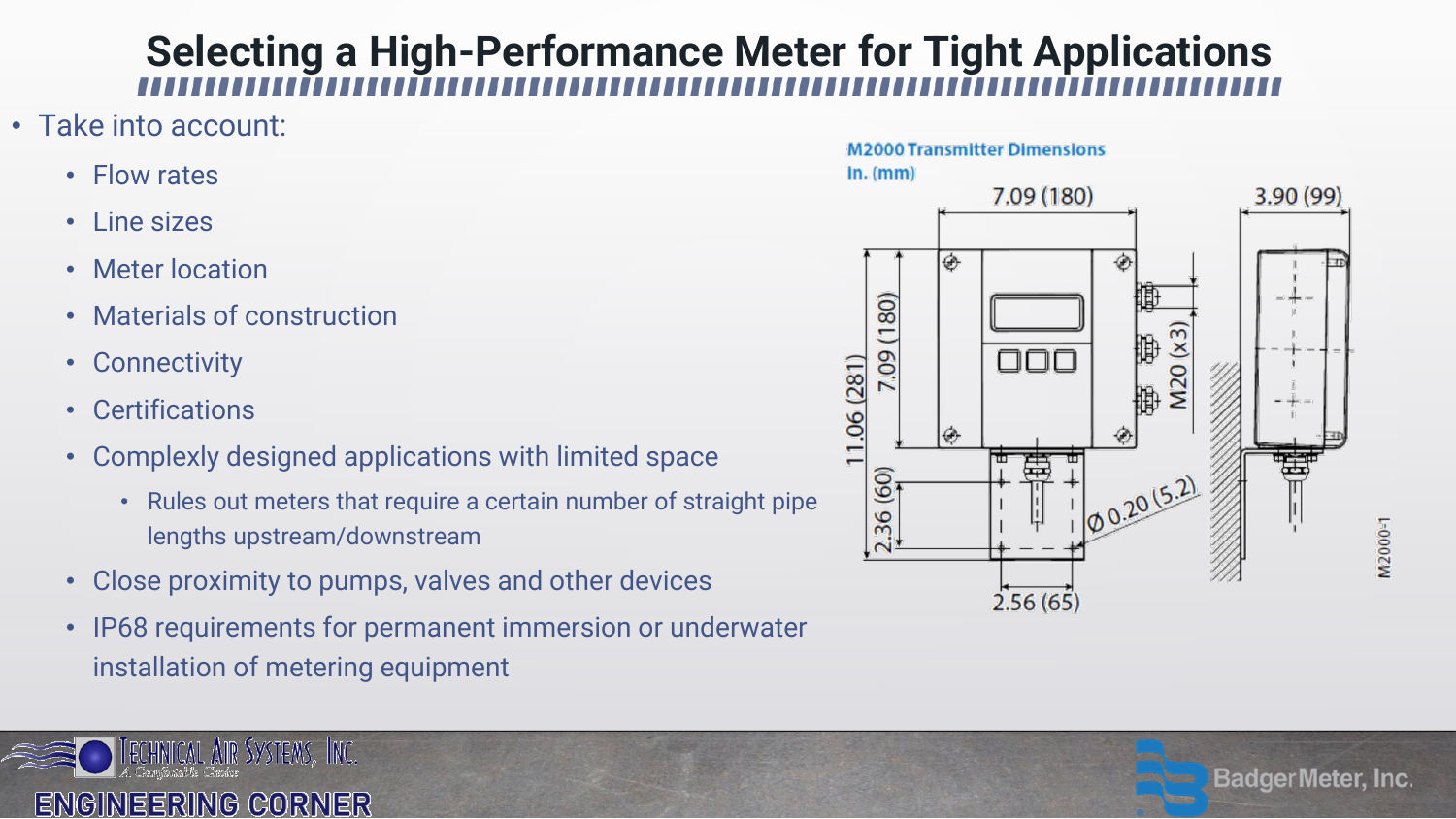# Common applications:







- Chiller/boiler make-up and blowdown
- Sub-metering or cost allocation
- Water or wastewater treatment
- EPA water use/discharge reporting